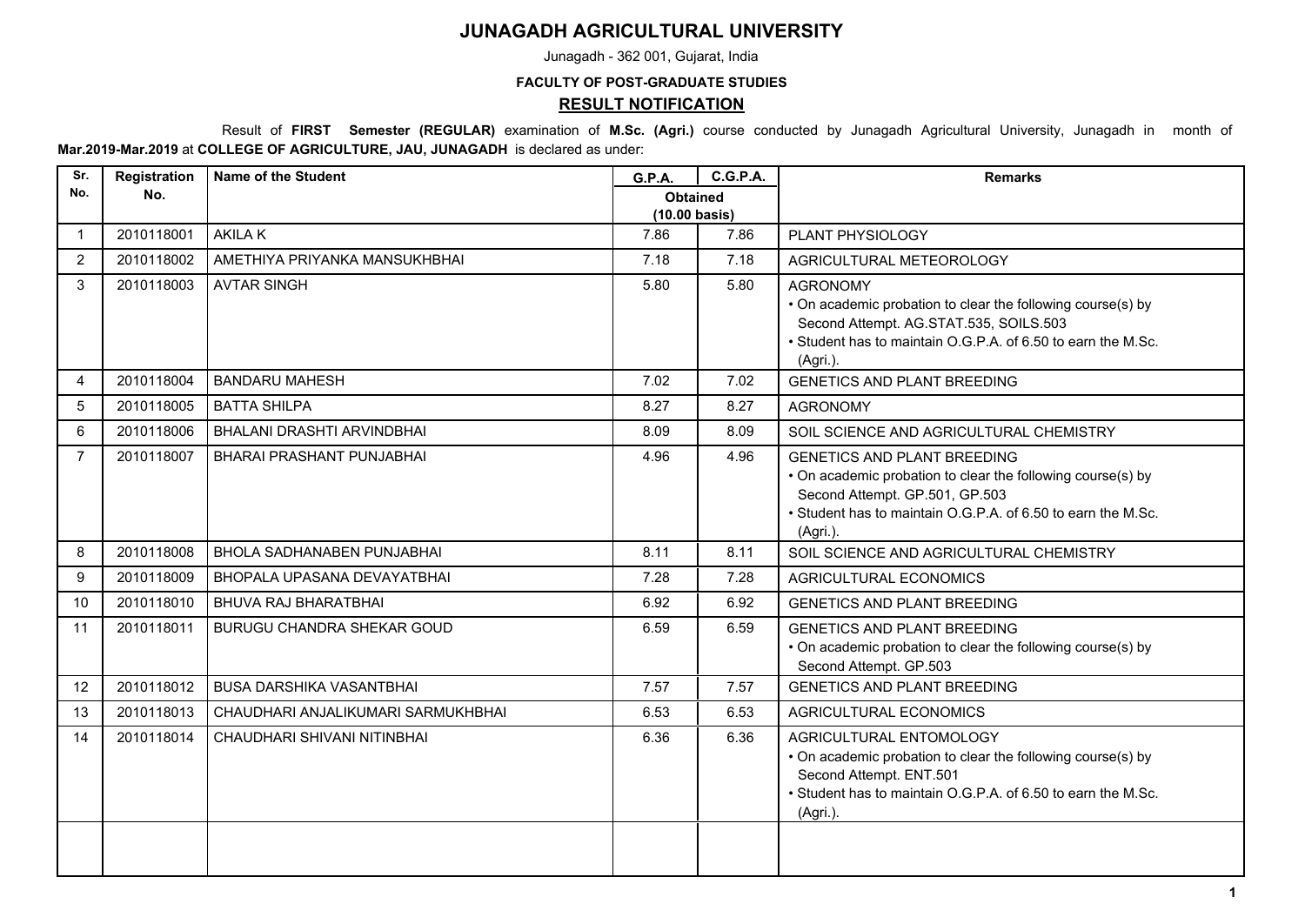| Sr. | Registration | Name of the Student                  | G.P.A.                  | C.G.P.A. | <b>Remarks</b>                                                                                         |
|-----|--------------|--------------------------------------|-------------------------|----------|--------------------------------------------------------------------------------------------------------|
| No. | No.          |                                      | <b>Obtained</b>         |          |                                                                                                        |
|     |              |                                      | $(10.00 \text{ basis})$ |          |                                                                                                        |
| 15  | 2010118015   | CHAVADA NARENDRA UKABHAI             | 6.29                    | 6.29     | SOIL SCIENCE AND AGRICULTURAL CHEMISTRY<br>• On academic probation to clear the following course(s) by |
|     |              |                                      |                         |          | Second Attempt. AG.STAT.535                                                                            |
|     |              |                                      |                         |          | • Student has to maintain O.G.P.A. of 6.50 to earn the M.Sc.                                           |
|     |              |                                      |                         |          | (Agri.).                                                                                               |
| 16  | 2010118016   | CHAVDA DIVYESHKUMAR HARSUKHLAL       | 6.88                    | 6.88     | <b>GENETICS AND PLANT BREEDING</b>                                                                     |
| 17  | 2010118017   | CHAVDA KANKU ARJANBHAI               | 6.58                    | 6.58     | <b>GENETICS AND PLANT BREEDING</b>                                                                     |
|     |              |                                      |                         |          | • On academic probation to clear the following course(s) by                                            |
|     |              |                                      |                         |          | Second Attempt. GP.501                                                                                 |
| 18  | 2010118018   | CHAVDA YASH GAJENDRASINH             | 7.31                    | 7.31     | PLANT PATHOLOGY                                                                                        |
|     |              |                                      |                         |          | • On academic probation to clear the following course(s) by<br>Second Attempt. ENT.513                 |
| 19  | 2010118019   | CHETAN MALAKAPPANAVAR                | 7.69                    | 7.69     | <b>AGRONOMY</b>                                                                                        |
| 20  | 2010118020   | CHUDASAMA HARSHAL MOHANLAL           | 5.80                    | 5.80     | <b>AGRICULTURAL STATISTICS</b>                                                                         |
|     |              |                                      |                         |          | • On academic probation to clear the following course(s) by                                            |
|     |              |                                      |                         |          | Second Attempt. AG.STAT.551                                                                            |
|     |              |                                      |                         |          | • Student has to maintain O.G.P.A. of 6.50 to earn the M.Sc.                                           |
| 21  | 2010118021   | <b>DACHANI SRUTHI</b>                | 8.44                    | 8.44     | (Agri.)<br>SEED SCIENCE AND TECHNOLOGY                                                                 |
|     |              |                                      |                         |          |                                                                                                        |
| 22  | 2010118022   | DALSANIYA HETAL MANSUKHBHAI          | 8.09                    | 8.09     | SOIL SCIENCE AND AGRICULTURAL CHEMISTRY                                                                |
| 23  | 2010118023   | <b>DEWANSHI KUMARI</b>               | 7.92                    | 7.92     | SOIL SCIENCE AND AGRICULTURAL CHEMISTRY                                                                |
| 24  | 2010118024   | ELAKKIYAA. U                         | 8.72                    | 8.72     | AGRICULTURAL ENTOMOLOGY                                                                                |
| 25  | 2010118025   | FALDU MANSIBEN RAJESHKUMAR           | 8.01                    | 8.01     | <b>AGRONOMY</b>                                                                                        |
| 26  | 2010118026   | GADHIYA JAYKUMAR ASHOKKUMAR          | 6.10                    | 6.10     | PLANT MOLECULAR BIOLOGY AND BIOTECHNOLOGY                                                              |
|     |              |                                      |                         |          | • On academic probation to clear the following course(s) by                                            |
|     |              |                                      |                         |          | Second Attempt. GP.503                                                                                 |
|     |              |                                      |                         |          | • Student has to maintain O.G.P.A. of 6.50 to earn the M.Sc.                                           |
| 27  | 2010118027   | <b>GAJERA JAYKUMAR BIPINBHAI</b>     | 7.15                    | 7.15     | (Agri.).<br><b>AGRONOMY</b>                                                                            |
|     |              |                                      |                         |          | • On academic probation to clear the following course(s) by                                            |
|     |              |                                      |                         |          | Second Attempt. AG.STAT.535                                                                            |
| 28  | 2010118028   | <b>GAJERA KOMALBEN CHUNIBHAI</b>     | 7.75                    | 7.75     | SOIL SCIENCE AND AGRICULTURAL CHEMISTRY                                                                |
| 29  | 2010118029   | <b>GAMIT SAURABHKUMAR PHILIPBHAI</b> | 5.68                    | 5.68     | SEED SCIENCE AND TECHNOLOGY                                                                            |
|     |              |                                      |                         |          | • On academic probation to clear the following course(s) by                                            |
|     |              |                                      |                         |          | Second Attempt. GP.501, GP.503                                                                         |
|     |              |                                      |                         |          | • Student has to maintain O.G.P.A. of 6.50 to earn the M.Sc.                                           |
|     |              |                                      |                         |          | (Agri.).                                                                                               |
|     |              |                                      |                         |          |                                                                                                        |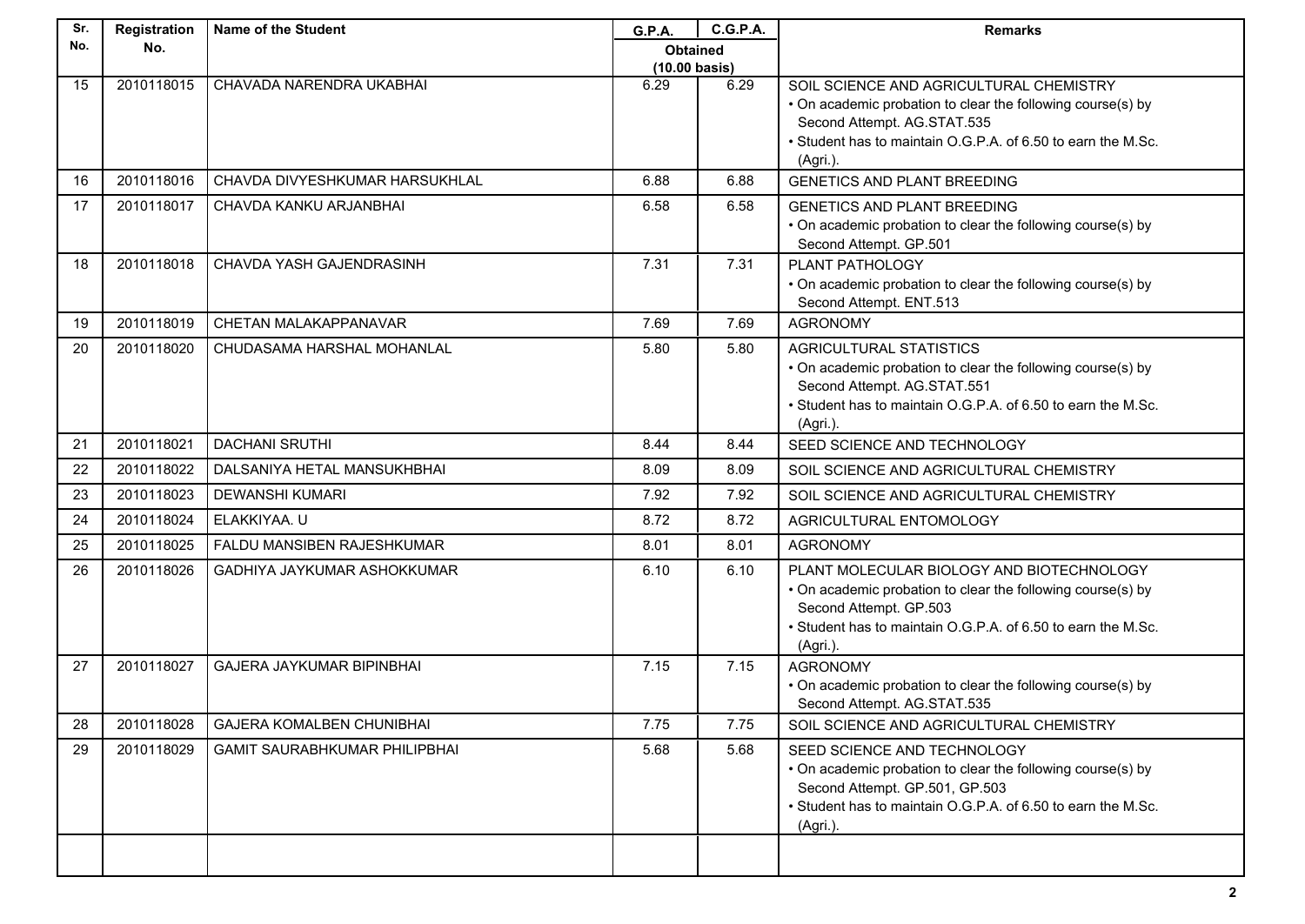| Sr. | Registration | <b>Name of the Student</b>              | G.P.A.                          | <b>C.G.P.A.</b> | <b>Remarks</b>                                                                                                                                                                                                    |
|-----|--------------|-----------------------------------------|---------------------------------|-----------------|-------------------------------------------------------------------------------------------------------------------------------------------------------------------------------------------------------------------|
| No. | No.          |                                         | <b>Obtained</b>                 |                 |                                                                                                                                                                                                                   |
| 30  | 2010118030   | <b>GAMIT YAMINIBEN BIPINBHAI</b>        | $(10.00 \text{ basis})$<br>7.12 | 7.12            | PLANT PATHOLOGY                                                                                                                                                                                                   |
|     |              |                                         |                                 |                 | • On academic probation to clear the following course(s) by                                                                                                                                                       |
|     |              |                                         |                                 |                 | Second Attempt. ENT.513                                                                                                                                                                                           |
| 31  | 2010118031   | <b>GAUSWAMI JYOTIBEN JITENDRAGIRI</b>   | 7.34                            | 7.34            | <b>GENETICS AND PLANT BREEDING</b>                                                                                                                                                                                |
| 32  | 2010118032   | <b>GAYTRI SONI</b>                      | 7.22                            | 7.22            | SOIL SCIENCE AND AGRICULTURAL CHEMISTRY                                                                                                                                                                           |
| 33  | 2010118033   | <b>GHADIYA NIRANJANKUMAR SURESHBHAI</b> | 8.18                            | 8.18            | <b>GENETICS AND PLANT BREEDING</b>                                                                                                                                                                                |
| 34  | 2010118034   | GHUSAR MAYURKUMAR MENASEE               | 6.44                            | 6.44            | AGRICULTURAL ENTOMOLOGY<br>• On academic probation to clear the following course(s) by<br>Second Attempt. ENT.501, ENT.504<br>• Student has to maintain O.G.P.A. of 6.50 to earn the M.Sc.<br>(Agri.).            |
| 35  | 2010118035   | <b>GODHANI POOJA PRAFULBHAI</b>         | 7.35                            | 7.35            | <b>GENETICS AND PLANT BREEDING</b>                                                                                                                                                                                |
| 36  | 2010118036   | GODVANI CHIRAGKUMAR VASANTBHAI          | 6.44                            | 6.44            | PLANT PHYSIOLOGY<br>• On academic probation to clear the following course(s) by<br>Second Attempt. AG.STAT.535<br>• Student has to maintain O.G.P.A. of 6.50 to earn the M.Sc.<br>(Agri.).                        |
| 37  | 2010118037   | <b>HEMAGANDHIS</b>                      | 8.06                            | 8.06            | <b>AGRICULTURAL ECONOMICS</b>                                                                                                                                                                                     |
| 38  | 2010118038   | HIRAPARA KEVALKUMAR VALLABHBHAI         | 8.80                            | 8.80            | <b>AGRONOMY</b>                                                                                                                                                                                                   |
| 39  | 2010118039   | JAGADEESHAK                             | 8.19                            | 8.19            | PLANT PATHOLOGY                                                                                                                                                                                                   |
| 40  | 2010118040   | <b>JALU SWATI NARANBHAI</b>             | 7.71                            | 7.71            | AGRICULTURAL EXTENSION                                                                                                                                                                                            |
| 41  | 2010118041   | JANI CHARMI PARESHKUMAR                 | 8.60                            | 8.60            | <b>AGRONOMY</b>                                                                                                                                                                                                   |
| 42  | 2010118042   | <b>JAVIYA URVISHABEN RATIBHAI</b>       | 8.02                            | 8.02            | <b>GENETICS AND PLANT BREEDING</b>                                                                                                                                                                                |
| 43  | 2010118043   | KANJIYA HARDIKKUMAR NILESHBHAI          | 7.10                            | 7.10            | AGRICULTURAL METEOROLOGY<br>• On academic probation to clear the following course(s) by<br>Second Attempt. AG.STAT.535                                                                                            |
| 44  | 2010118044   | KAPURIYA PARTH RAMESHBHAI               | 6.63                            | 6.63            | AGRICULTURAL ENTOMOLOGY<br>• On academic probation to clear the following course(s) by<br>Second Attempt. ENT.504                                                                                                 |
| 45  | 2010118045   | KARAMATA JALPABEN RAMABHAI              | 7.61                            | 7.61            | <b>AGRONOMY</b>                                                                                                                                                                                                   |
| 46  | 2010118046   | KARAMTA NIRAV BABUBHAI                  | 6.10                            | 6.10            | SOIL SCIENCE AND AGRICULTURAL CHEMISTRY<br>• On academic probation to clear the following course(s) by<br>Second Attempt. AG.STAT.535<br>• Student has to maintain O.G.P.A. of 6.50 to earn the M.Sc.<br>(Agri.). |
| 47  | 2010118047   | KARENA REENA GOKALBHAI                  | 7.19                            | 7.19            | SEED SCIENCE AND TECHNOLOGY                                                                                                                                                                                       |
| 48  | 2010118048   | KATORE PRAMOD BALKRUSHNA                | 8.44                            | 8.44            | <b>AGRICULTURAL STATISTICS</b>                                                                                                                                                                                    |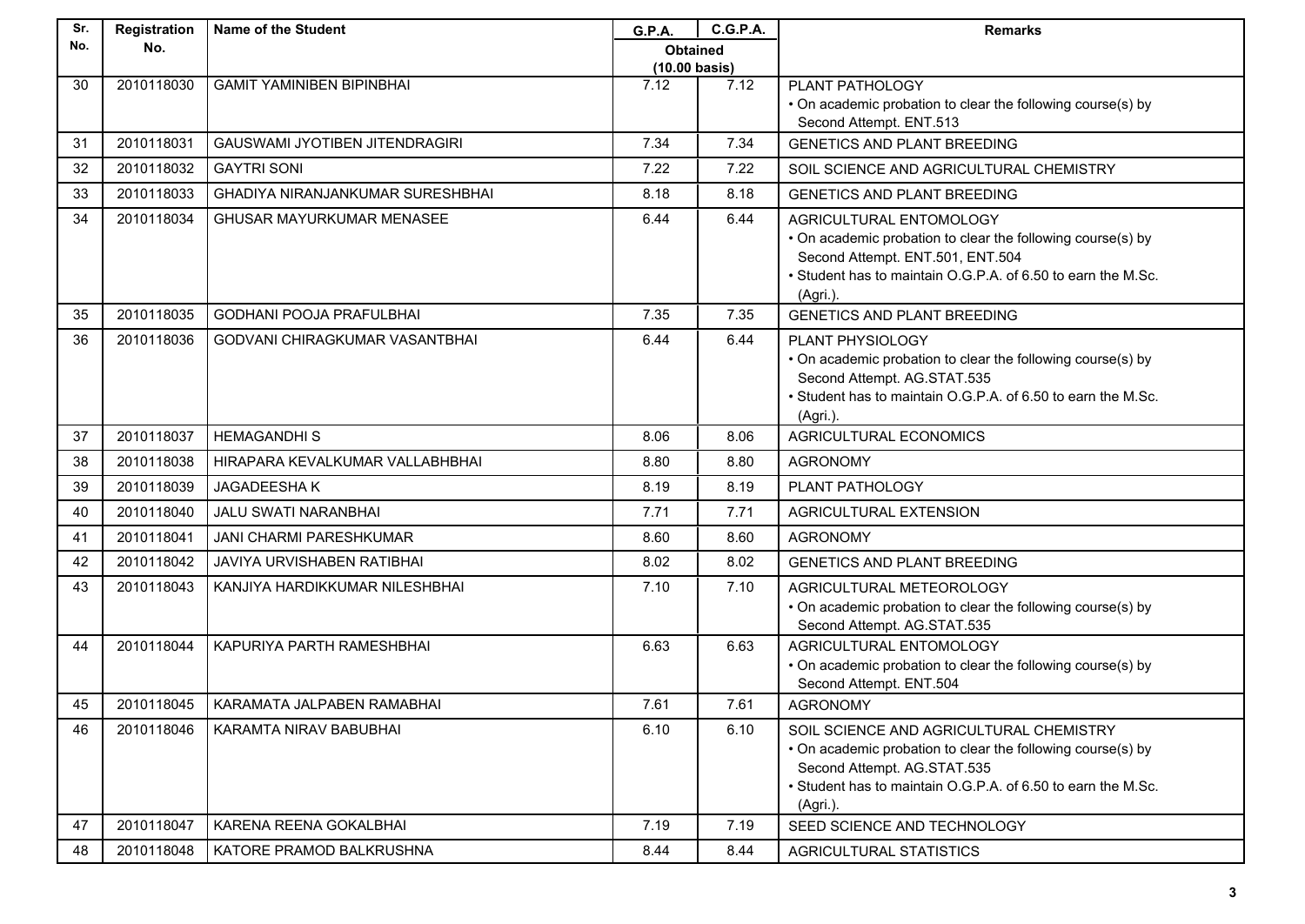| Sr. | Registration | <b>Name of the Student</b>      | <b>G.P.A.</b>                   | <b>C.G.P.A.</b> | <b>Remarks</b>                                                                                                                                                                                                                           |
|-----|--------------|---------------------------------|---------------------------------|-----------------|------------------------------------------------------------------------------------------------------------------------------------------------------------------------------------------------------------------------------------------|
| No. | No.          |                                 | Obtained                        |                 |                                                                                                                                                                                                                                          |
| 49  | 2010118049   | KHAMBHALA KISHAN ARAJANBHAI     | $(10.00 \text{ basis})$<br>6.56 | 6.56            | <b>AGRICULTURAL EXTENSION</b>                                                                                                                                                                                                            |
| 50  | 2010118050   | KHUSHBOO BHATI                  | 8.21                            | 8.21            | <b>AGRICULTURAL EXTENSION</b>                                                                                                                                                                                                            |
| 51  | 2010118051   | KOTADIYA PRAJAY BABUBHAI        | 7.71                            | 7.71            | <b>AGRONOMY</b>                                                                                                                                                                                                                          |
| 52  | 2010118052   | KOYANI RENISHKUMAR MAGANBHAI    | 8.14                            | 8.14            | <b>AGRICULTURAL STATISTICS</b>                                                                                                                                                                                                           |
| 53  | 2010118053   | LAKHNOTRA NITABEN KARSHANBHAI   | 8.19                            | 8.19            | <b>AGRONOMY</b>                                                                                                                                                                                                                          |
| 54  | 2010118054   | LALANI SAYROJ RAHIMBHAI         | 8.38                            | 8.38            | <b>AGRONOMY</b>                                                                                                                                                                                                                          |
| 55  | 2010118055   | MAHETA SACHIN KAPILBHAI         | 7.49                            | 7.49            | AGRICULTURAL EXTENSION                                                                                                                                                                                                                   |
| 56  | 2010118056   | MAKWANA KAJALBEN GANPATBHAI     | 7.04                            | 7.04            | PLANT PATHOLOGY                                                                                                                                                                                                                          |
| 57  | 2010118057   | <b>MAMIDI HEMALATHA</b>         | 8.16                            | 8.16            | SEED SCIENCE AND TECHNOLOGY                                                                                                                                                                                                              |
| 58  | 2010118058   | MANGROLIYA URVASHI CHATURBHAI   | 7.95                            | 7.95            | <b>GENETICS AND PLANT BREEDING</b>                                                                                                                                                                                                       |
| 59  | 2010118059   | MARAKANA RAVIKUMAR DEVJIBHAI    | 7.43                            | 7.43            | <b>BIOCHEMISTRY</b>                                                                                                                                                                                                                      |
| 60  | 2010118060   | MARAKNA NISHA MANSUKHBHAI       | 7.42                            | 7.42            | PLANT PATHOLOGY                                                                                                                                                                                                                          |
| 61  | 2010118061   | <b>MARU DENISHA RAMBHAI</b>     | 6.75                            | 6.75            | GENETICS AND PLANT BREEDING                                                                                                                                                                                                              |
| 62  | 2010118062   | MOKARIYA LAKHAN KARSHANBHAI     | 7.59                            | 7.59            | <b>AGRONOMY</b>                                                                                                                                                                                                                          |
| 63  | 2010118063   | <b>MONICA OINAM</b>             | 7.60                            | 7.60            | <b>GENETICS AND PLANT BREEDING</b>                                                                                                                                                                                                       |
| 64  | 2010118064   | MORI HARDIK ASHVINBHAI          | 7.61                            | 7.61            | PLANT PATHOLOGY                                                                                                                                                                                                                          |
| 65  | 2010118065   | MUCHHADIYA POOJABEN MERAMBHAI   | 6.17                            | 6.17            | PLANT MOLECULAR BIOLOGY AND BIOTECHNOLOGY<br>• On academic probation to clear the following course(s) by<br>Second Attempt. AG.STAT.535<br>• Student has to maintain O.G.P.A. of 6.50 to earn the M.Sc.<br>(Agri.).                      |
| 66  | 2010118066   | MUSHAR RADHIKA RAMBHAI          | 7.95                            | 7.95            | <b>AGRONOMY</b>                                                                                                                                                                                                                          |
| 67  | 2010118067   | NAKUM NARESHKUMAR DANABHAI      | 2.94                            | 2.94            | PLANT MOLECULAR BIOLOGY AND BIOTECHNOLOGY<br>• On academic probation to clear the following course(s) by<br>Second Attempt. GP.501, GP.503, MBB.502, MBB.503<br>• Student has to maintain O.G.P.A. of 6.50 to earn the M.Sc.<br>(Agri.). |
| 68  | 2010118068   | NARIYA DARWINKUMAR BIPINBHAI    | 7.01                            | 7.01            | AGRICULTURAL ENTOMOLOGY                                                                                                                                                                                                                  |
| 69  | 2010118069   | NAYEE SAGARKUMAR JITENDRAKUMAR  | 7.12                            | 7.12            | <b>GENETICS AND PLANT BREEDING</b>                                                                                                                                                                                                       |
| 70  | 2010118070   | ODEDARA GEETABEN NEBHABHAI      | 6.91                            | 6.91            | GENETICS AND PLANT BREEDING                                                                                                                                                                                                              |
| 71  | 2010118071   | OZA HELY NAVINCHANDRA           | 8.14                            | 8.14            | <b>GENETICS AND PLANT BREEDING</b>                                                                                                                                                                                                       |
| 72  | 2010118072   | PADALIYA DHAVAL NARESHBHAI      | 7.51                            | 7.51            | AGRICULTURAL EXTENSION                                                                                                                                                                                                                   |
| 73  | 2010118073   | PADHIYAR KISHANKUMAR RAJESHBHAI | 6.89                            | 6.89            | AGRICULTURAL ECONOMICS                                                                                                                                                                                                                   |
| 74  | 2010118074   | PALADUGU TEJASVI                | 8.88                            | 8.88            | AGRICULTURAL ENTOMOLOGY                                                                                                                                                                                                                  |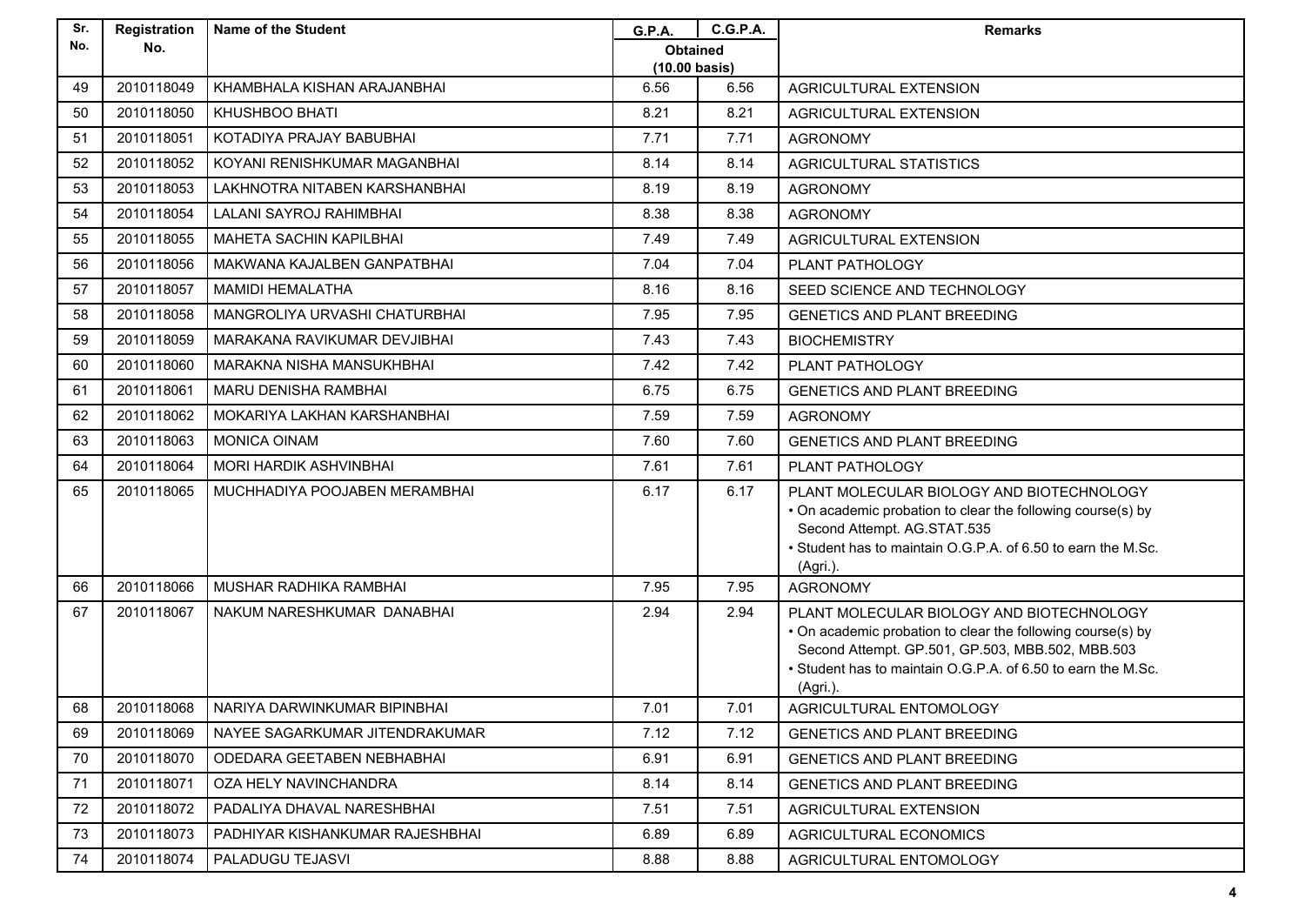| Sr. | Registration | <b>Name of the Student</b>           | G.P.A.                  | <b>C.G.P.A.</b> | <b>Remarks</b>                                                                                                                                                                                          |
|-----|--------------|--------------------------------------|-------------------------|-----------------|---------------------------------------------------------------------------------------------------------------------------------------------------------------------------------------------------------|
| No. | No.          |                                      | <b>Obtained</b>         |                 |                                                                                                                                                                                                         |
|     |              |                                      | $(10.00 \text{ basis})$ |                 |                                                                                                                                                                                                         |
| 75  | 2010118075   | PANSURIYA DHRUPALKUMAR JAYANTIBHAI   | 6.67                    | 6.67            | <b>GENETICS AND PLANT BREEDING</b>                                                                                                                                                                      |
| 76  | 2010118076   | PARMAR JAYDEEP GOVINDBHAI            | 6.46                    | 6.46            | <b>GENETICS AND PLANT BREEDING</b><br>• On academic probation to clear the following course(s) by<br>Second Attempt. GP.503<br>• Student has to maintain O.G.P.A. of 6.50 to earn the M.Sc.<br>(Agri.). |
| 77  | 2010118077   | PATEL BANSARI MANSUKHBHAI            | 7.56                    | 7.56            | <b>GENETICS AND PLANT BREEDING</b>                                                                                                                                                                      |
| 78  | 2010118078   | PATEL DIPIKAKUMARI PRAVINBHAI        | 6.72                    | 6.72            | <b>GENETICS AND PLANT BREEDING</b><br>• On academic probation to clear the following course(s) by<br>Second Attempt. GP.503                                                                             |
| 79  | 2010118079   | PATEL PRATIK MAHESHBHAI              | 7.18                    | 7.18            | <b>GENETICS AND PLANT BREEDING</b>                                                                                                                                                                      |
| 80  | 2010118080   | PATEL RAVI MUKESHBHAI                | 8.23                    | 8.23            | <b>AGRICULTURAL EXTENSION</b>                                                                                                                                                                           |
| 81  | 2010118081   | PATELIYA RAHULBHAI                   | 6.22                    | 6.22            | <b>GENETICS AND PLANT BREEDING</b><br>• On academic probation to clear the following course(s) by<br>Second Attempt. GP.503<br>• Student has to maintain O.G.P.A. of 6.50 to earn the M.Sc.<br>(Agri.). |
| 82  | 2010118082   | PATOLIYA HINAL PRAVINBHAI            | 7.60                    | 7.60            | <b>BIOCHEMISTRY</b>                                                                                                                                                                                     |
| 83  | 2010118083   | POKIYA NIKEETA JAMANBHAI             | 6.90                    | 6.90            | AGRICULTURAL ECONOMICS                                                                                                                                                                                  |
| 84  | 2010118084   | RAM MAYURKUMAR LAKHMANBHAI           | 6.13                    | 6.13            | <b>BIOCHEMISTRY</b><br>• On academic probation to clear the following course(s) by<br>Second Attempt. AG.STAT.535<br>• Student has to maintain O.G.P.A. of 6.50 to earn the M.Sc.<br>(Agri.).           |
| 85  | 2010118085   | RAMOLIYA CHIRAG PRAVINBHAI           | 6.75                    | 6.75            | <b>GENETICS AND PLANT BREEDING</b>                                                                                                                                                                      |
| 86  | 2010118086   | SABHAD HASMUKHBHAI VIJANANDBHAI      | 6.76                    | 6.76            | SOIL SCIENCE AND AGRICULTURAL CHEMISTRY<br>• On academic probation to clear the following course(s) by<br>Second Attempt. AG.STAT.535                                                                   |
| 87  | 2010118087   | SAVALIYA HIMANSHU HARESHBHAI         | 7.77                    | 7.77            | AGRICULTURAL ENTOMOLOGY                                                                                                                                                                                 |
| 88  | 2010118088   | SAVALIYA NIDHIBEN VINODBHAI          | 7.15                    | 7.15            | PLANT MOLECULAR BIOLOGY AND BIOTECHNOLOGY                                                                                                                                                               |
| 89  | 2010118089   | SHAIKH KANIZ A FATEMA SAMSUDDEENBHAI | 7.83                    | 7.83            | <b>BIOCHEMISTRY</b>                                                                                                                                                                                     |
| 90  | 2010118090   | SHAKTIRANJAN DAS                     | 8.20                    | 8.20            | AGRICULTURAL EXTENSION                                                                                                                                                                                  |
| 91  | 2010118091   | SNEHA S KETALI                       | 8.19                    | 8.19            | AGRICULTURAL ECONOMICS                                                                                                                                                                                  |
| 92  | 2010118092   | SOJITRA HARSHILKUMAR PIYUSHBHAI      | 6.97                    | 6.97            | AGRICULTURAL ECONOMICS                                                                                                                                                                                  |
| 93  | 2010118093   | SOJITRA NIDHEE PRAVINBHAI            | 7.23                    | 7.23            | PLANT MOLECULAR BIOLOGY AND BIOTECHNOLOGY                                                                                                                                                               |
|     |              |                                      |                         |                 |                                                                                                                                                                                                         |